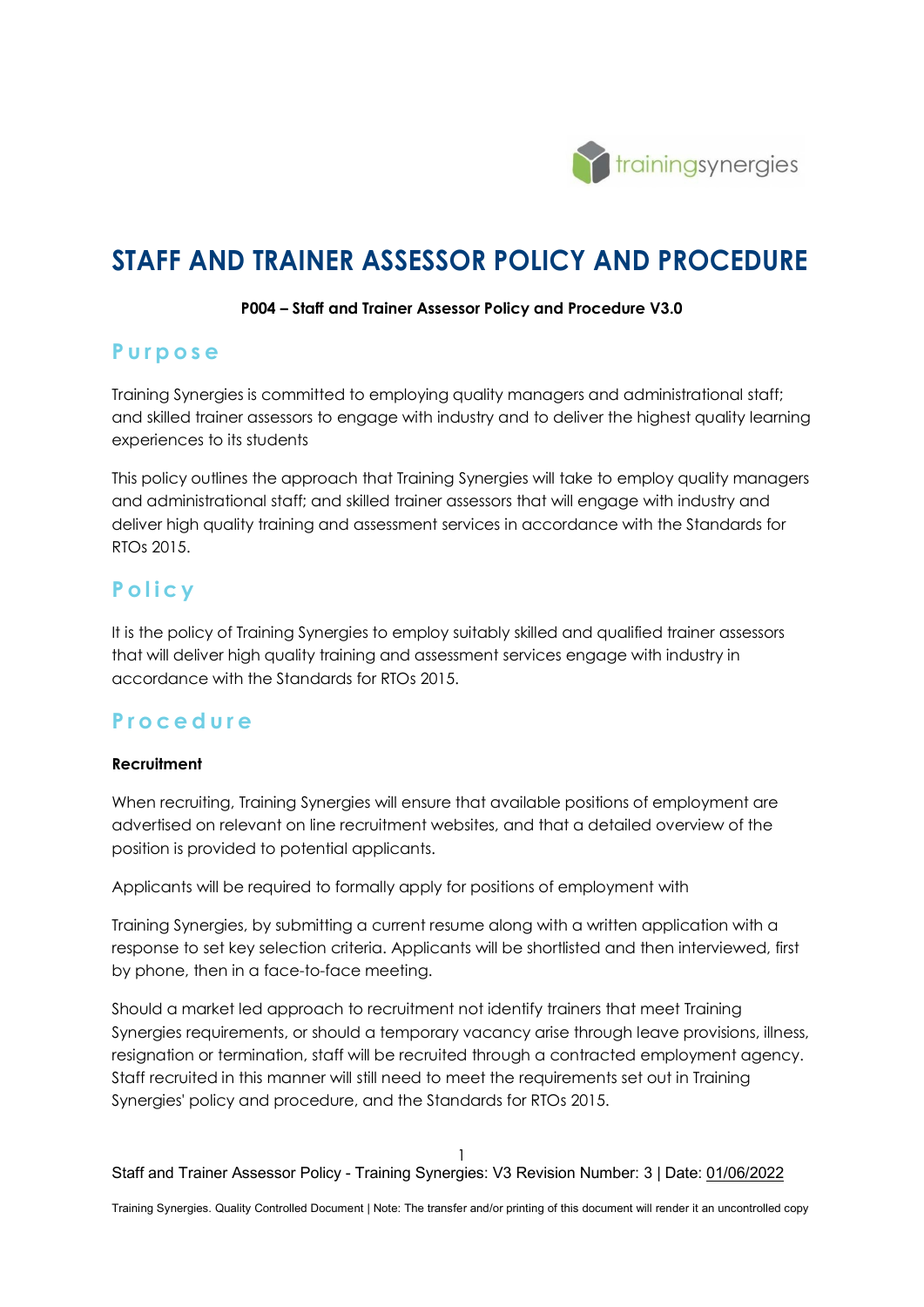New Employee Induction (Managers and Administrational Staff)

- a. All Training Synergies employees are to undertake an induction prior to the commencement of employment.
- b. Induction is .to be set as a meeting with the new employee and General Manager.
- c. The new employee induction checklist is to be completed and the following documents are to be completed and/or submitted at the time of an induction:
	- **New Employee Form**
	- **Signed Contract**
	- **Signed Position Description**
	- **Signed Resume**
	- **Verified Copies of Qualifications**
	- **Standards for RTOs 2015 Employee Sign off document**

## **Trainer Assessor Requirements**

#### **Trainer Assessor Induction**

- a. All Trainer Assessors are to undertake an induction prior to the commencement of any delivery or assessment.
- b. Induction is to be set as a meeting with the Trainer Assessor and the head of the faculty.
- c. The new employee induction checklist is to be completed and the following documents are to be completed and/or submitted at the time of an induction:
	- **New Employee Form**
	- **Signed Contract**
	- **Signed Position Description**
	- **Signed Resume**
	- **Completed Trainer Assessor Profile**
	- **Verified Copies of Qualifications**
	- **Standards for RTOs 2015 Employee Sign off document**

#### **Qualified Trainer Assessors**

Training Synergies will ensure that all training and assessment is delivered only by persons who have:

TAE40110 or its successor; or a Diploma or Higher-level qualification in Adult Education

Vocational competencies at least to the level being delivered and assessed.

 $\mathcal{D}$ 

Staff and Trainer Assessor Policy - Training Synergies: V3 Revision Number: 3 | Date: 01/06/2022

Training Synergies. Quality Controlled Document | Note: The transfer and/or printing of this document will render it an uncontrolled copy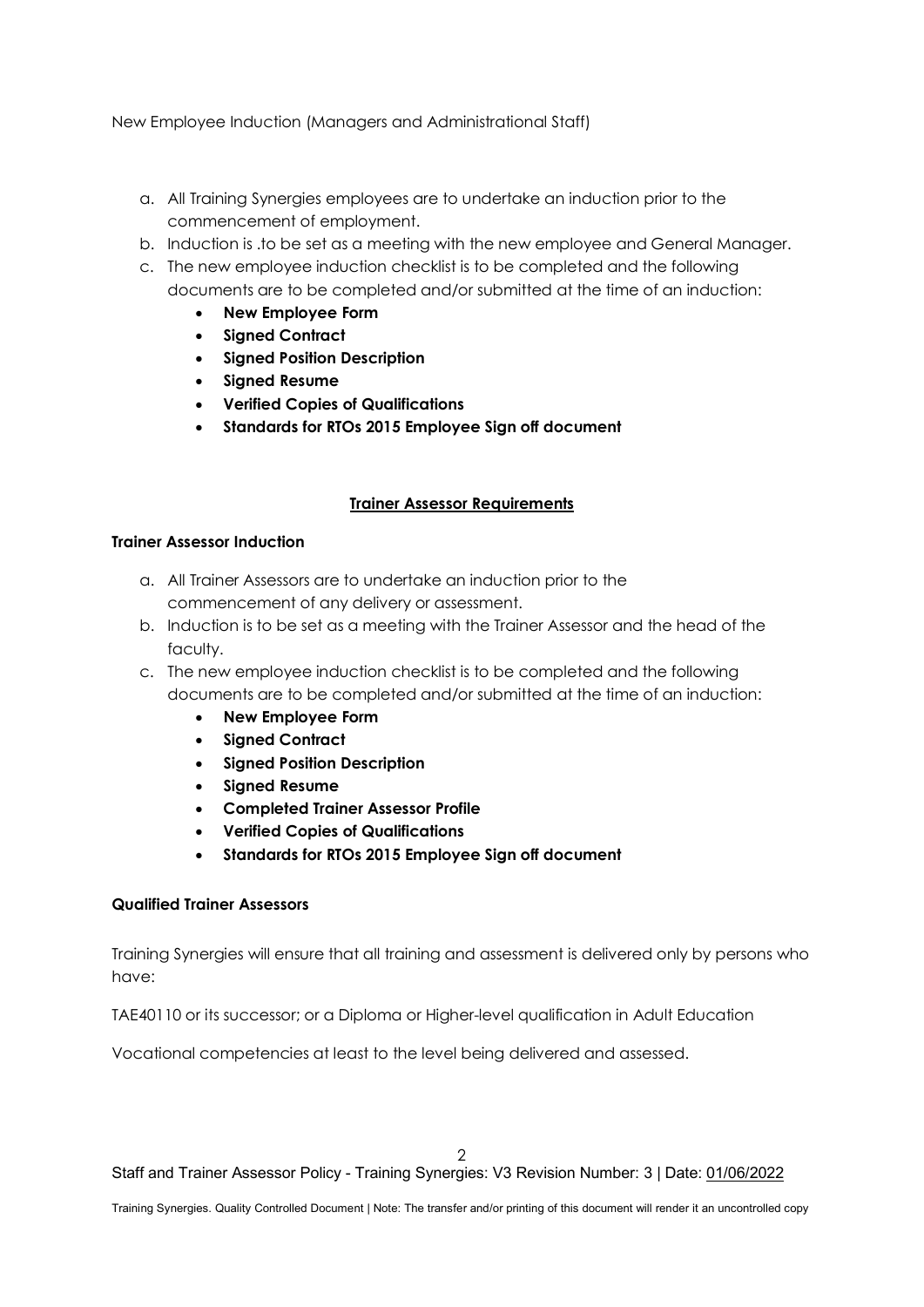Current industry skills directly relevant to the training and assessment being provided; and Current knowledge and skills in vocational training and learning that informs their training and assessment.

Qualifications and units of competency held by staff are to be verified with the originating RTO or the USI Registrar as soon as practically possible, but within the probationary period.

#### **Procedure for verification:**

Contact the issuing institution and seek written confirmation that the issued qualification is genuine, or in the event that the institution is not available, and training was commenced and completed after 1st January 2015, contact the USI Registrar to match against records held.

Note the date of verification on the verification and file with the trainer's Trainer Matrix along with evidence of verification

#### **VET Sector Currency**

Training Synergies will ensure that its trainer assessors maintain VET currency by undertaking professional development in the fields of the knowledge and practice of vocational training, learning and assessment including competency-based training and assessment. This will be recorded on the by the trainer assessor upon initial employment or engagement by completing a Trainer Assessor Profile. Trainer Assessors will then be required to complete and submit a Trainer Assessor Competence and VET Currency Log annually.

## **Industry Currency**

Training Synergies will ensure that its trainer assessors maintain their industry currency by undertaking professional development in the industries and fields employment related of the vocational training and assessment being delivered. This will be recorded on the by the trainer assessor upon initial employment or engagement by completing a **Trainer Assessor Profile.** Trainer Assessors will then be required to complete and submit a **Trainer Assessor Industry Currency Log** annually

#### **Supervision of Trainers**

In the event that Training Synergies employs an individual who is not a suitably qualified trainer or assessor to deliver training and assessment, the individual works under the supervision of a suitably qualified trainer and does not determine assessment outcomes. Any supervision of trainer assessors will be recorded on the RTOs Employee Register.

3 Staff and Trainer Assessor Policy - Training Synergies: V3 Revision Number: 3 | Date: 01/06/2022

Training Synergies. Quality Controlled Document | Note: The transfer and/or printing of this document will render it an uncontrolled copy